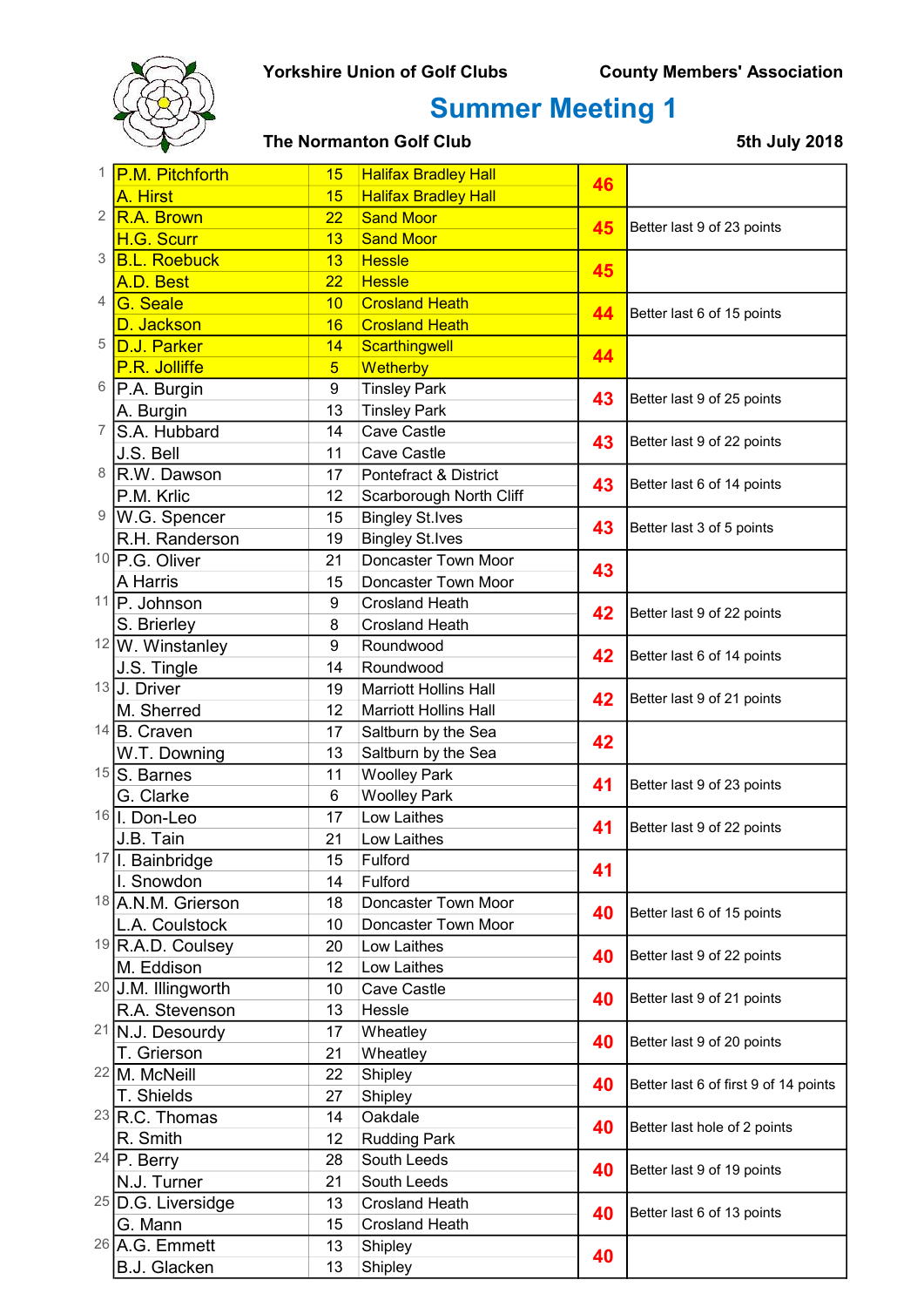

# Summer Meeting 1

|    | $27$ N. Ivel                   | 13                           | York                     | 39 | Better last 9 of 23 points             |
|----|--------------------------------|------------------------------|--------------------------|----|----------------------------------------|
|    | N. Lawn                        | 12                           | York                     |    |                                        |
|    | 28 J.R. Robinson               | 8                            | Beverley & East Riding   | 39 | Better last hole of 1 point            |
|    | J. Lambert                     | 24<br>Beverley & East Riding |                          |    |                                        |
|    | <sup>29</sup> R.W. Woodburn    | 17                           | Pannal                   | 39 | Better last 9 of 21 points             |
|    | H. Poulson                     | 11                           | Pannal                   |    |                                        |
|    | 30 M.A. Bowker                 | 11                           | The Oaks                 | 39 | Better last 6 of 16 points             |
|    | D Norman                       | 16                           | The Oaks                 |    |                                        |
|    | $31$ S. Smith                  | 10                           | Sandburn Hall            | 39 | Better last 6 of 14 points             |
|    | R.M. Cambridge                 | 19                           | Sandburn Hall            |    |                                        |
|    | 32 C.K. Glendinning            | 20                           | Northcliffe              | 39 | Better last hole of first 9 of2 points |
|    | K. Bailey                      | 15                           | Northcliffe              |    |                                        |
|    | 33 P.J. Bridges                | 23                           | Hornsea                  | 39 | Better last 9 of 20 points             |
|    | P.J. Lockwood                  | 9                            | Hornsea                  |    |                                        |
|    | 34 J.G.N. Mullins              | 14                           | <b>Ganstead Park</b>     | 39 | Better last 9 of 17 points             |
|    | K. Fitzsimons                  | 10                           | <b>Ganstead Park</b>     |    |                                        |
|    | 35 J.R. Horsfall               | 15                           | <b>Crosland Heath</b>    | 39 |                                        |
|    | R.H. Gledhill                  | 14                           | <b>Crosland Heath</b>    |    |                                        |
|    | $36$ C. Winter                 | 11                           | <b>Cave Castle</b>       | 38 | Better last 9 of 25 points             |
|    | J.M. May                       | 17                           | Cave Castle              |    |                                        |
|    | 37 E. Wainwright               | 19                           | Fulford                  | 38 | Better last hole of 3 points           |
|    | S.C. Taylor                    | 9                            | Knaresborough            |    |                                        |
|    | 38 J.E. Boardman               | 20                           | Phoenix                  | 38 | Better last 9 of 22 points             |
|    | S. Allford                     | 12                           | Phoenix                  |    |                                        |
|    | $39$ D. Wood                   | 12                           | Doncaster Town Moor      | 38 | Better last 9 of 20 points             |
|    | <b>B.R. Swift</b>              | 17                           | Doncaster Town Moor      |    |                                        |
|    | $40$ P. Scott                  | 16                           | Heworth                  |    | Better last 3 of 6 points              |
|    | R.H. Jenkins                   | 18                           | Elland                   | 38 |                                        |
| 41 | J. Goundry                     | 16                           | Saltburn by the Sea      | 38 | Better last 6 of 13 points             |
|    | A Maplesden                    | 8                            | Saltburn by the Sea      |    |                                        |
|    | 42 I.M. Bentley                | 8                            | Doncaster Town Moor      | 38 | Better last 9 of 19 points             |
|    | D.A. Stocks                    | 16                           | Doncaster Town Moor      |    |                                        |
|    | 43 R.M. Stansfield             | 10                           | Scarborough North Cliff  | 38 | Better last 6 of 13 points             |
|    | B.M. Jarvis                    | 10                           | Hickleton                |    |                                        |
|    | $44$ A.C. Wallis               | 9                            | <b>Crosland Heath</b>    | 38 | Better last 9 of 18 points             |
|    | S. Hitchenor                   | 8                            | <b>Crosland Heath</b>    |    |                                        |
|    | 45 P.J. Clements               | 21                           | Middlesbrough            | 38 | Better last 6 of 12 points             |
|    | R.N. Tattersall                | 19                           | Middlesbrough            |    |                                        |
|    | 46 N. Simpson                  | 16                           | <b>Woolley Park</b>      | 38 | Better last 9 of 17 points             |
|    | D. Simpson                     | 0                            | <b>Waterton Park</b>     |    |                                        |
|    | $47$ D.L. Kelly                | 8                            | Fulford                  | 38 |                                        |
|    | R.J. Milton                    | 17                           | Fulford                  |    |                                        |
|    | 48 A.W. Skitt                  | 19                           | Lofthouse Hill           | 37 | Better last 9 of 22 points             |
|    | P. Turner                      | 6                            | <b>Woolley Park</b>      |    |                                        |
|    | $49$   I.P. Wallis             | 6                            | <b>Crosland Heath</b>    | 37 | Better last 6 of 14 points             |
|    | <b>B.</b> Askham               | 18                           | <b>Crosland Heath</b>    |    |                                        |
|    | $50$ S.B. Slater               | 15                           | Wheatley                 | 37 | Better last 9 of 21 points             |
|    | D.J. Banks                     | 23                           | Wheatley                 |    |                                        |
| 51 | M.G. Belcher                   | 12                           | Darrington               | 37 | Better last 6 of 14 points             |
|    | J. Ball                        | 22                           | Darrington               |    |                                        |
|    | <sup>52</sup> K.C. Fitzmaurice | 13                           | Fulford                  | 37 | Better last 9 of 20 points             |
|    | M.J. McLeod                    | 18                           | <b>Forest of Galtres</b> |    |                                        |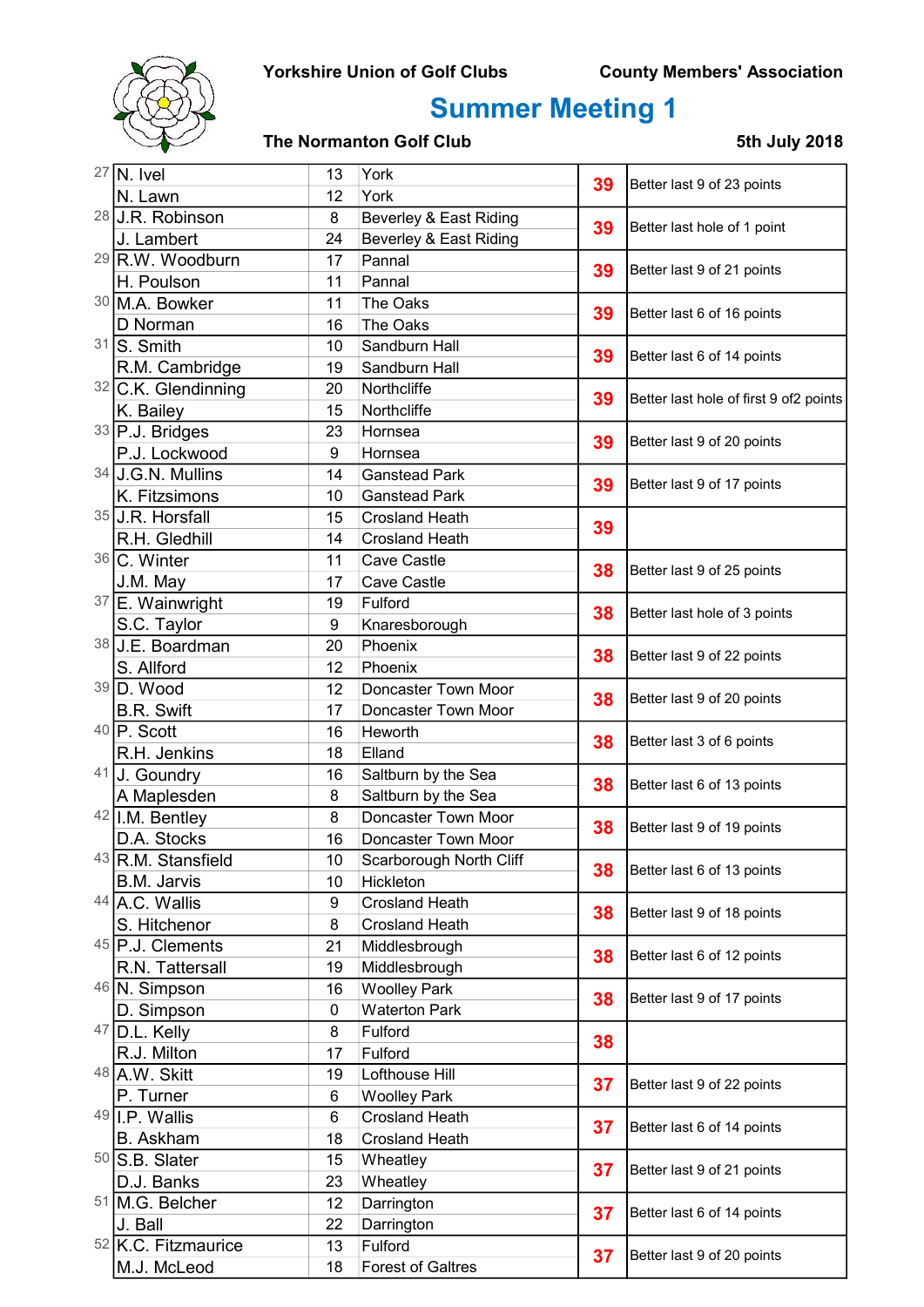## Yorkshire Union of Golf Clubs County Members' Association



# Summer Meeting 1

|    | 53 J. Masiak               | 16             | <b>Pike Hills</b>           | 37 | Better last 6 of 14 points   |
|----|----------------------------|----------------|-----------------------------|----|------------------------------|
|    | M.A. Caley                 | 17             | Pike Hills                  |    |                              |
|    | 54 B.W.S. Crowther         | 14             | <b>Halifax Bradley Hall</b> | 37 | Better last hole of 2 points |
|    | R.B. Bain                  | 11             | <b>Halifax Bradley Hall</b> |    |                              |
|    | 55 J.M. Deeming            | 13             | Hessle                      | 37 |                              |
|    | J.A. Britton               | 16             | Hessle                      |    | Better last 9 of 18 points   |
|    | <sup>56</sup> P. Robertson | $6\phantom{1}$ | Pike Hills                  | 37 |                              |
|    | K. Bramley                 | 6              | Pike Hills                  |    |                              |
|    | 57 A. Hodges               | 13             | Pike Hills                  |    | Better last 9 of 22 points   |
|    | J. Smith                   | 18             | Pike Hills                  | 36 |                              |
|    | 58 J.J. Hall               | 13             | Hornsea                     |    |                              |
|    | G.S. Duncan                | 16             | Beverley & East Riding      | 36 | Better last 9 of 20 points   |
|    | 59 D.J. Clements           | 12             | <b>Rudding Park</b>         |    | Better last 9 of 18 points   |
|    | J. Lyon                    | 10             | <b>Rudding Park</b>         | 36 |                              |
|    | 60 B. Marsden              | 16             | Wetherby                    |    |                              |
|    | P. Earp                    | 11             | Moor Allerton               | 36 | Better last hole of 2 points |
| 61 | M. Carmody                 | 12             | Wheatley                    |    |                              |
|    | D. Oliver                  | 16             | Wheatley                    | 36 | Better last 9 of 17 points   |
|    | $62$   I. Siddle           | 10             | Doncaster Town Moor         |    |                              |
|    | H. Bathgate                | 18             | Doncaster Town Moor         | 36 |                              |
|    | 63 J.E. Walker             | 16             | <b>Halifax Bradley Hall</b> | 35 |                              |
|    | P.J. Hennessy              | 14             | <b>Halifax Bradley Hall</b> |    |                              |
|    | $64$ M.R. Hallam           | 14             | Middlesbrough               | 34 | Better last 9 of 19 points   |
|    | A. Tinkler                 | 15             | Middlesbrough               |    |                              |
|    | 65 A. Bloomfield           | 16             | <b>Renishaw Park</b>        | 34 |                              |
|    | L.G. Chambers              | 27             | <b>Renishaw Park</b>        |    | Better last 9 of 17 points   |
|    | 66 R. Wainman              | 21             | Hornsea                     | 34 |                              |
|    | G.B. McGlynn               | 23             | Hornsea                     |    |                              |
|    | 67 C. Brophy               | 28             | Shipley                     |    | Better last 6 of 14 points   |
|    | M.P. Wainman               | 16             | Shipley                     | 33 |                              |
|    | 68 P.D. Cutland            | 13             | Hessle                      |    | Better last 9 of 19 points   |
|    | R.F. Nicholl               | 15             | Hessle                      | 33 |                              |
|    | 69 L. Bennett              | 5              | Cleveland                   |    |                              |
|    | G. Varley                  | 10             | Cleveland                   | 33 | Better last 9 of 18 points   |
|    | 70 J Wragg                 | 17             | Sandburn Hall               |    |                              |
|    | S.J. Barrett               | 6              | Sandburn Hall               | 33 | Better last 6 of 10 points   |
|    | 71 A Miles                 | 24             | Fulford                     |    |                              |
|    | D Parkinson                | 23             | Fulford                     | 33 | Better last 6 of 9 points    |
|    | $72$ A.S Carr              |                |                             |    |                              |
|    |                            | 16             | York                        | 33 | Better last 9 of 16 points   |
|    | J Black<br>73 H.B. Chicken | 17<br>York     |                             |    |                              |
|    |                            | 13             | Pannal                      | 33 |                              |
|    | <b>B.J. O'Gorman</b>       | 23             | Pannal                      |    |                              |
|    | 74 J.H. Fowler             | 10             | Oulton Hall                 | 32 | Better last 9 of 17 points   |
|    | T Aitchison                | 18             | Oulton Hall                 | 32 |                              |
|    | $75$ K. Walker             | 14             | <b>Crosland Heath</b>       |    |                              |
|    | R.T. Owen                  | 14             | <b>Crosland Heath</b>       |    |                              |
|    | $76$ P.A. Bentley          | 13             | Hessle                      | 31 | Better last 9 of 17 points   |
|    | D.B. Cheeseman             | 13             | Hessle                      |    |                              |
|    | $77$ C.R. Turner           | 17             | Saltburn by the Sea         | 31 |                              |
|    | P.B. Webb                  | 22             | Saltburn by the Sea         |    |                              |
|    | 78 P.A. McLoughlin         | 18             | Springhead Park             | 30 | Better last 9 of 17 points   |
|    | I. Beetham                 | 12             | <b>Brough</b>               |    |                              |